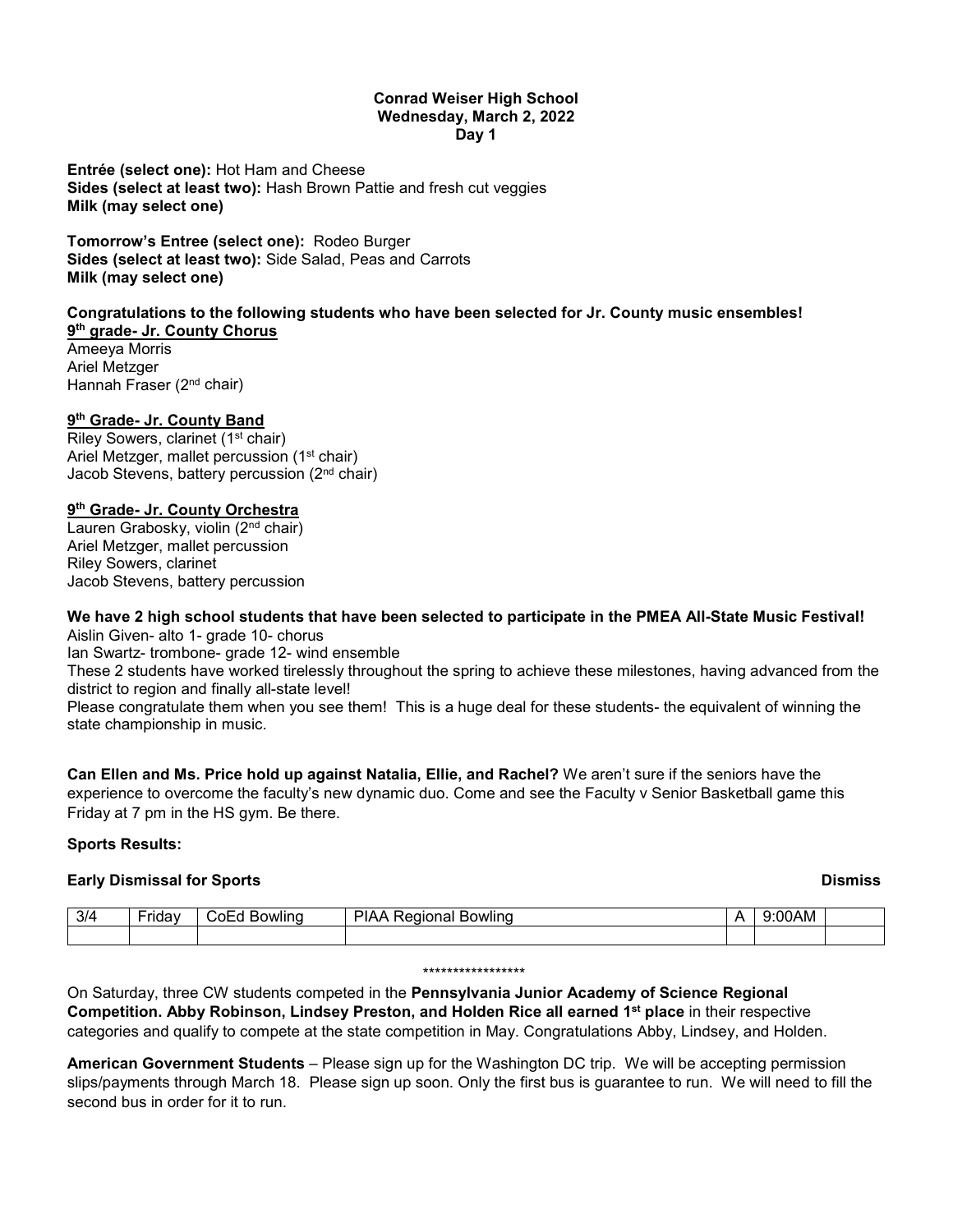**SENIORS:** The Senior Class of 2022 has planned a senior class trip to Hershey Park on Friday, May 27! Sign-ups to go on this trip will occur from March 3 to March 11 at all lunches. Tickets for this trip will cost \$35 and the money will be due at a later date.

**Congratulations to the 2022 Senior Bests!** Both winners must either sign up for SENIOR BEST PLT (according to the dates listed below – you can bring props to use in your picture) or send us a picture of themselves illustrating the category they won. Pictures must be high resolution JPG or TIFF format. Send pictures to [s\\_wert@conradweiser.org](mailto:s_wert@conradweiser.org) or [s\\_grajewski@conradweiser.org](mailto:s_grajewski@conradweiser.org) by Friday, March 4<sup>th</sup>. Any questions or conflicts see Mr. Wert or Mrs. Grajewski

## **PLT Mar 2nd**

Most Artistic – Brendan Armao and Sarah Haines Best Smile – Cameron Jones and Macy Sell Most Likely to Succeed – Tommy Hassler and Sofia Lall Most Talkative – Kody Kupper and Destiny Papovich **PLT Mar 3rd** Friendliest – Andy Garcia and Ellie Miller Most Likely to Travel the World – Brian Harris and Josephine Ungerer Best Dancer – Brett Organtini and Gina Byrne Most School Spirit – Finn McCoy and Caitlin Williams **PLT Mar 4th** Most Unforgettable – Trinity Purcell and Gia Glembocki Best Bromance – Cameron Jones and Finn McCoy Most Opinionated – Kolton Ulrich and Eleana Yatron Most Likely to be Late to Class – Eric Nelson and Jordyn Negri

**JUNIORS & SENIORS:** The Berks County Spring College Fair will be held on Tuesday, March 8<sup>th</sup> @ the Alvernia University Tom & Helen Flynn Complex. This fair is targeted specifically for current juniors, but seniors who have not yet finalized their post-secondary plans are also welcome. The event will run from 6:00pm-8:00pm.

**The biggest event of the year is around the corner!** The faculty will be taking on the seniors in an intense game of basketball on March 4 at 7 pm. The faculty team has had some retirements and the squad is young and fresh. The seniors should be scared. Mark the date on your calendar so you don't miss this entertaining game!

**The MiniThon and the Key Club are partnering up to do a dramatic fundraiser for Four Diamonds.** This week only, we are seeking pairs of students who are willing to go "head to head" in a penny war. The coin jars will be set up at lunches every day next week. The winners will be announced at the Faculty Versus Seniors Basketball game. For each pair of students who participate, the student with the most money raised will get to shave the head of their losing partner at the end of the basketball game. If you are willing to risk a drastic haircut for an amazing cause, please see Mrs. Osman this week to get a permission slip. We'd love if students found their own partners and joined in the contest together, but we will pair people up as well if needed!

**Peer tutoring is now available!** Any student who would like tutoring from an NHS student in English, Latin, Math, Science, Social Studies, or Spanish during PLT, please sign up. The schedule is:

Monday: Math, Science, Latin, and Social Studies Tuesday: English Wednesday: Math Thursday: Science, and Spanish

If you have any questions, please see Ms. Wolfe in C204

The Berks County Department of Agriculture & Penn State Berks Admissions Office welcomes you and your students in 9-12<sup>th</sup> grades to participate in the **2022 Virtual Agricultural Career Fair on March 17<sup>th</sup>, 9:00-11:00 am.** During the career fair, students will discover a wide range of exciting agricultural careers and educational pathways available to them as well as the skills and knowledge required to succeed in agricultural fields. Agriculture includes many support industries beyond crop and animal production including: